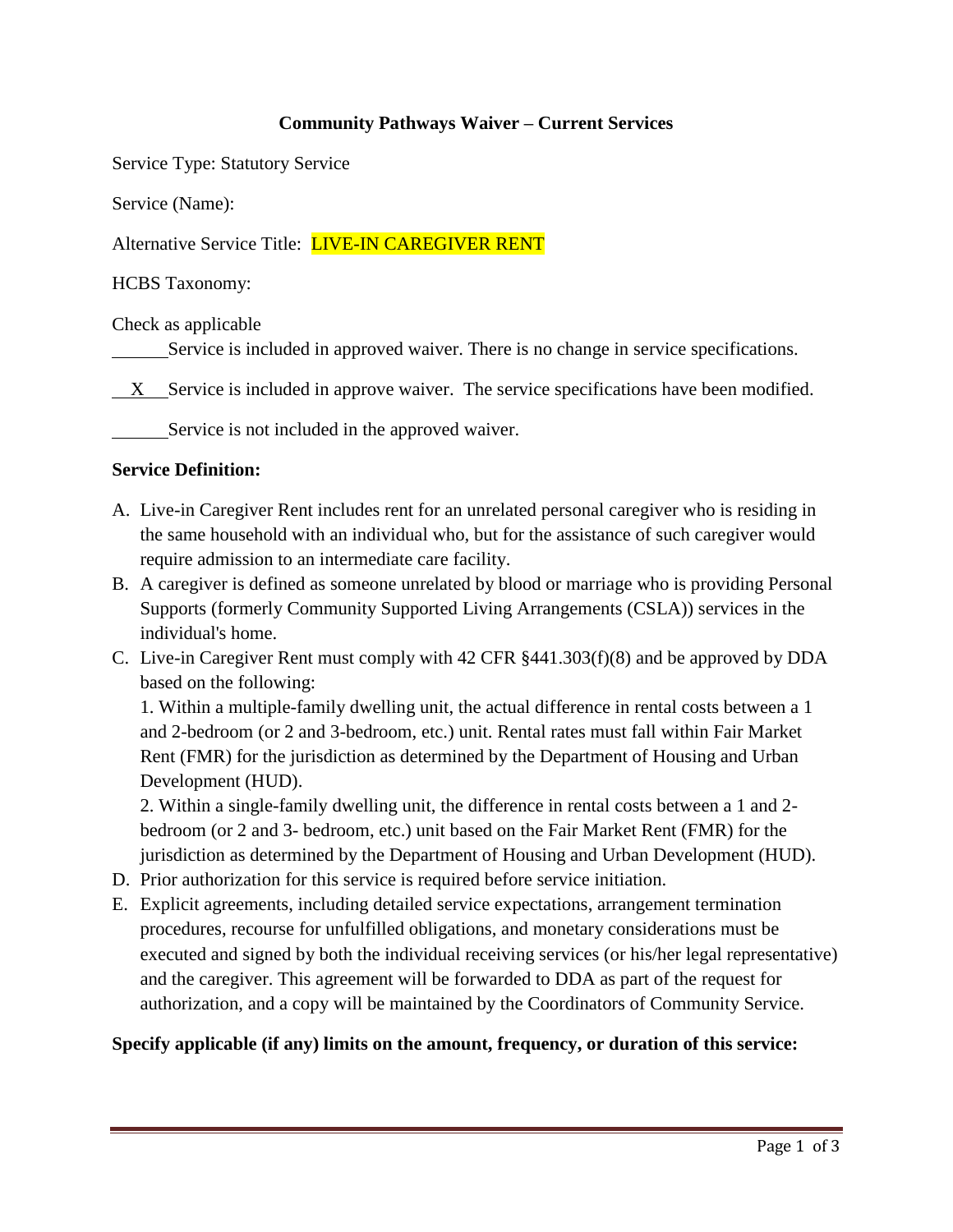- A. Live-in Caregiver Rent for live-in caregivers is not available in situations in which the recipient lives in their family's home, the caregiver's home or a residence owned or leased by a DDA-licensed provider.
- B. DDA and the State Medicaid agency will pay for this service for only those months that the arrangement is successfully executed, and will hold no liability for unfulfilled rental obligations. Upon entering in the agreement with the caregiver, the individual (or his/her legal representative) will assume this risk for this contingency.
- C. Payment for services is based on compliance with billing protocols and supporting documentation are required as proof of delivery of services.
- D. Payment rates for services must be reasonable, customary, and necessary as established by the program.

# **Service Delivery Method (check each that applies)**

X Participant Directed as specified in Appendix E

X Provider Managed

# **Specify whether the service may be provided by (check all that applies):**

Legally Responsible Person

Relative

Legal Guardian

**Provider Specifications:** (Instructions list the following for each type of provider that can deliver the services):

|            | Provider Category   Provider Type Title                             |
|------------|---------------------------------------------------------------------|
| Agency     | DDA Certified Organized Health Care Delivery System Provider as per |
|            | COMAR 10.22.20                                                      |
| Individual | Qualified vendor/landlord for People Self Directing                 |

### **Provider Specifications for Services**

**Provider Category:** Agency

**Provider Type:** DDA Certified Organized Health Care Delivery System Provider as per COMAR 10.22.20

### **Provider Qualifications License (specify):**

**License (specify):**